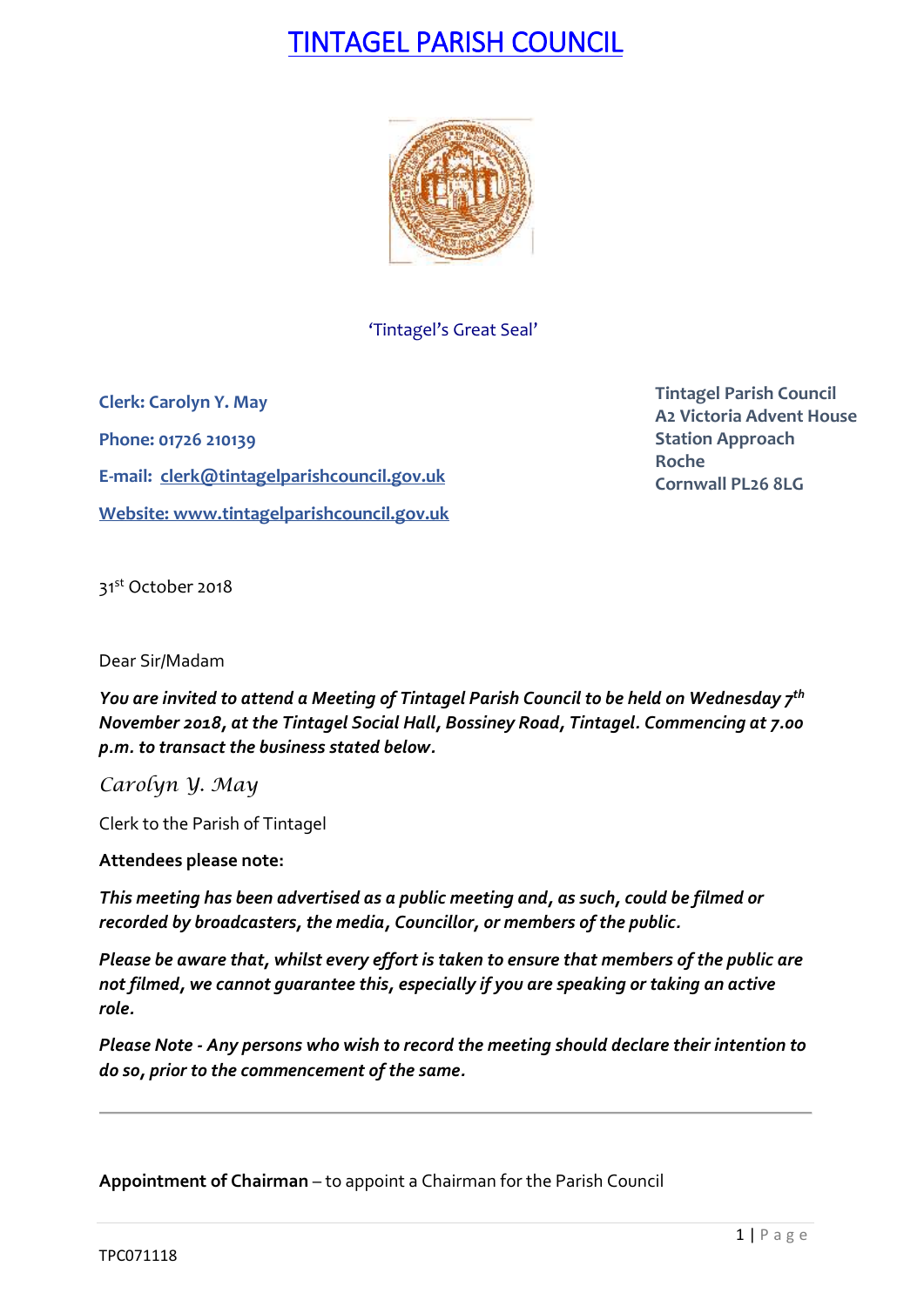- **Apologies**
- **Declarations of Interest**
- **Invitation to members of the public to speak prior to meeting, (10 minutes allowed for this item) -** Participants attention is respectfully drawn to the Parish Council's 'Public Participation Policy', which sets out the rules governing this part of the agenda\*

#### **Speaker:**

Ms Tamara Hicks – Street Pastors

### **AGENDA**

**Minutes** - To Approve the Minutes of the previous meeting on the 3<sup>rd</sup> October 2018 and matters arising (Appendix A).

**Planning Applications** – Appendix B

**Planning Decisions** – Appendix C

**Accounts Payable** – Appendix D

**New Social Hall** - Legal Support for Project Pre-Application

**Surgery Expansion Discussion** – Cllr. Dyer

**Appointment of Accountant** - Clerk

**Brochure (2019) –** Cllr. Dyer

**Lavatories (Opening)** – Cllr Dyer

**CALC Membership** – Cllr Dyer

**Updates**:

- Trevena Square Refurbishment, Update
- Planning Group Cllr. Goward
- Projects Group Update
- Trebarwith Strand Contract Update

### **Correspondence**

Mr. Richard Hart – 4<sup>th</sup> Dimension

**\* Public Participation**

- Persons wishing to speak at any meeting can only do so in relation to decision items on the agenda.
- In respect of questions at Council meetings, members of the public must give notice in writing to the Parish Clerk, by no later than noon on the Friday before the Council meeting. The notice must specify the nature of the question in enough detail to enable a reply to be prepared. Questioners have the right to ask one supplementary question once they have received the chairman's response.